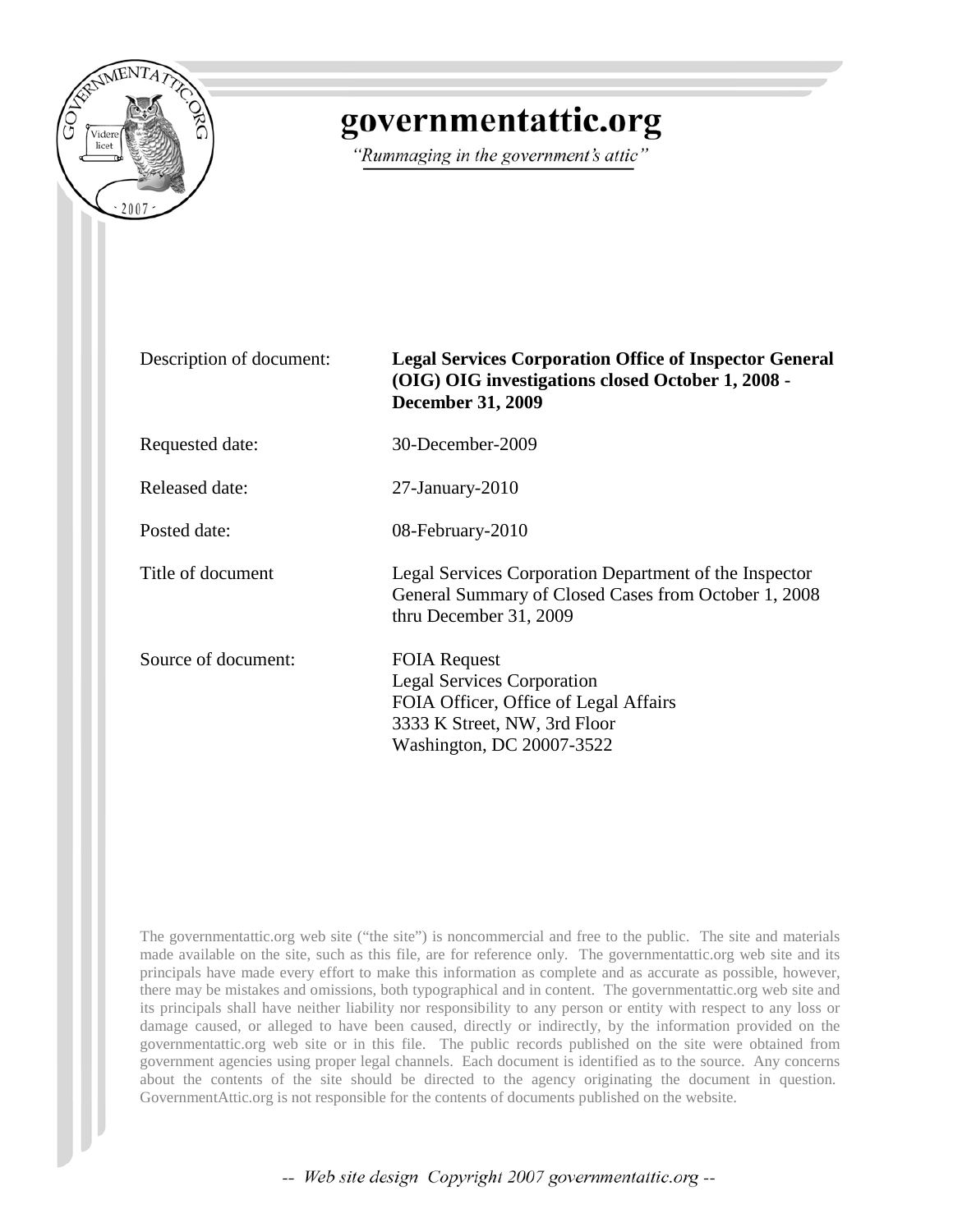

Office of Inspector General Legal Services Corporation

**3333 K Street. NW, 3rd Floor Washington, DC 20007·3558**  202.295.1660 (pi 202.337.6616 (f) **www.oig.lsc.gov** 

January 27, 2010

Re: FOIA Request 10-01

This is in response to your Freedom of Information Act (FOIA) request, received in this office on December 30, 2009, for a list of OIG investigations closed "since October 1, 2008."

Enclosed please find a list of OIG investigations closed between October 1, 2008, and December 31, 2009. There are two pages responsive to your request, both of which are being released in part.

Information has been withheld pursuant to Exemption  $7(C)$  of the FOIA, 5 U.S.C. § 552(b )(7)(C), which protects information compiled for law enforcement purposes, the release of which "could reasonably be expected to constitute an unwarranted invasion of personal privacy." The withheld material consists of the names of persons of investigative interest.

If you are dissatisfied with this response you may appeal, within 90 days of your receipt of this letter, to:

> Jeffrey E. Schanz, Inspector General Legal Services Corporation 3333 K St., N.W., 3rd Floor Washington, DC 20007

Both the envelope and the letter must be clearly marked "Freedom of Information Act Appeal."

Respectfully,  $\bigotimes_{\text{Hester, Jr.}}$ 

Thomas P. Associate Counsel Office of Inspector general Legal Services Corporation

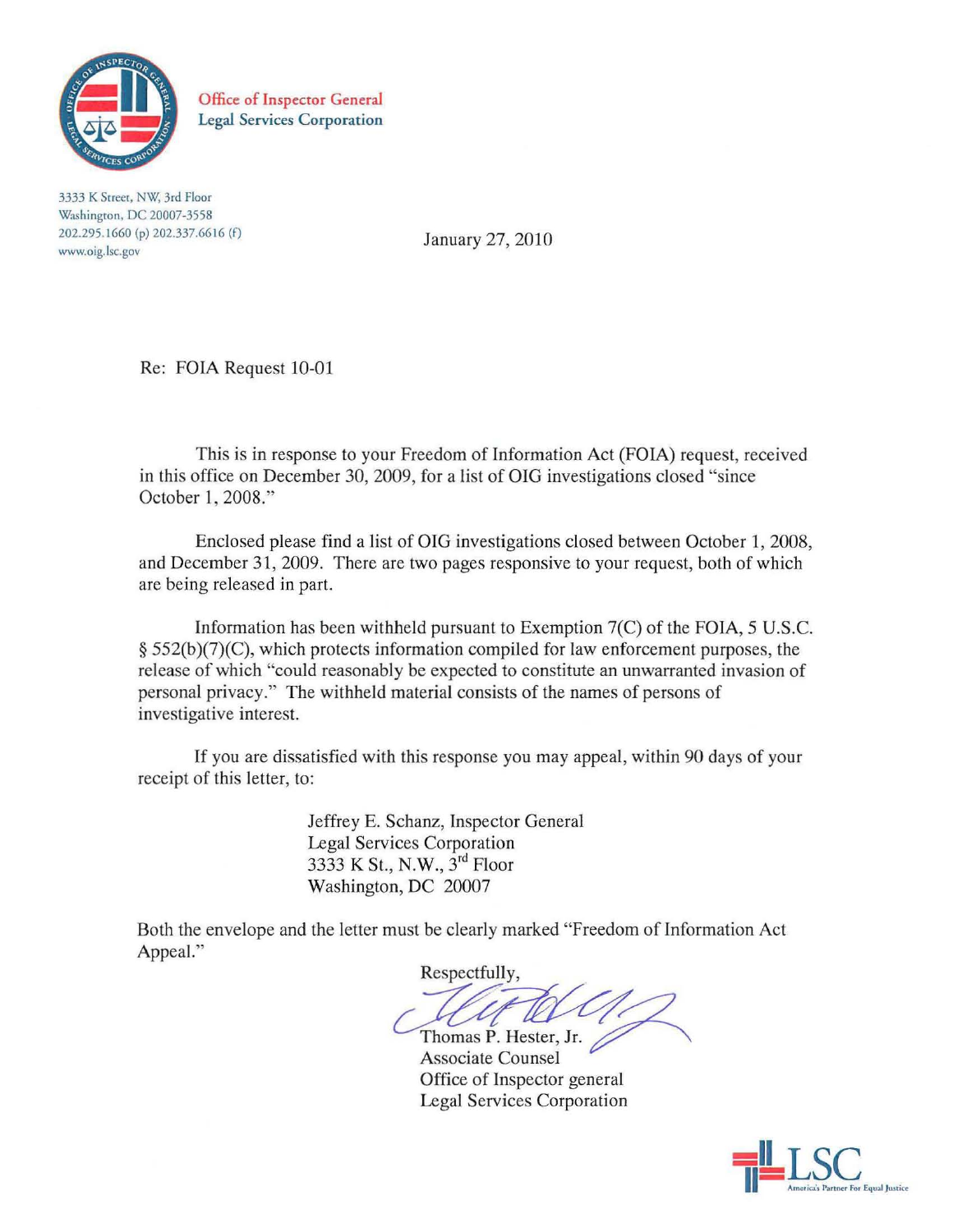**Legal Services Corporation Department of the Inspector General Summary of Closed Casesfrom October 1, 2008 thru December 31, 2009 Created by Mike Shiohama January 19, 2010** 

| Case No | $-1.8$                                  |                                          | LANGEL FUSI (NATIO)      | 学师         | <b>PE 21</b><br><b>175361</b><br><b>Tugert</b> |
|---------|-----------------------------------------|------------------------------------------|--------------------------|------------|------------------------------------------------|
| 07-012  |                                         |                                          |                          | 8/2/2007   | 11/12/2009 Embezzlement                        |
| 07-018  | Legal Aid of Nebraska                   | Legal Aid of Nebraska                    |                          | 8/16/2007  | 1/29/2009 Compliance                           |
| 07-024  | Martinez v. California Investors        | <b>CRLA-Santa Maria &amp; Marysville</b> |                          | 6/4/2007   | 9/29/2009 Compliance                           |
| 07-025  | Arias v. Angelo Dairy                   | <b>CRLA-Stockton &amp; Salinas</b>       |                          | 6/4/2007   | 10/23/2009 Compliance                          |
| 07-026  | Ortega v. Leslie Farms                  | <b>CRLA-Oceanside</b>                    |                          | 5/10/2007  | 12/9/2009 Compliance                           |
| 07-029  | Part-time Grantee Attorneys             | universal                                |                          | 8/6/2007   | 3/31/2009 Special Project                      |
|         |                                         | Several: CRLA, NW Justice Project        |                          |            |                                                |
| 08-016  | Potential Part 1612 Violation           | <b>Texas RioGrande</b>                   |                          | 2/10/2008  | 8/25/2009 Compliance                           |
| 08-020  | Various Allegations                     | <b>NE NJ Legal Services</b>              |                          | 4/1/2008   | 3/11/2009 Compliance                           |
| 08-022  | Hotline Improvement Project             | Project                                  |                          | 4/15/2007  | 2/27/2009 Porject                              |
| 08-024  | Native Hawaiian Legal Corporation       | Native Hawaiian Legal Corporation        |                          | 4/22/2008  | 9/16/2009 Compliance                           |
| 08-025  | Nevada Legal Services                   | Nevada Legal Services                    |                          | 4/22/2008  | 3/31/2009 Fraud Assessment                     |
| 08-027  | <b>CRLA</b>                             | CRLA (Marysville)                        |                          | 4/22/2008  | 3/26/2009 Compliance                           |
| 08-028  |                                         |                                          |                          | 4/22/2008  | 12/4/2008 Child Pornography                    |
| 08-029  |                                         |                                          |                          | 5/5/2008   | 12/23/2008 Mishandling of funds                |
| 08-033  | <b>Emerson Court Apartments</b>         | Lone Star Legal Aid                      |                          | 7/23/2008  | 10/27/2008 CO                                  |
| 08-038  | Memphis Area Legal Services             | Memphis Area Legal Services              |                          | 8/21/2008  | 3/30/2009 Compliance                           |
| 08-040  | Legal Services of Eastern Maichigan     | <b>LSEM</b>                              |                          | 9/12/2008  | 1/30/2009 Theft                                |
| 08-042  | Central Virginia Legal Aid Society, Inc | <b>CVLAS</b>                             |                          | 9/23/2008  | 12/19/2008 FVA                                 |
| 09-001  |                                         |                                          |                          | 10/8/2008  | 12/18/2008 Theft - travel & T/A                |
|         | FVA - Georgia Legal Services Program    |                                          |                          |            |                                                |
| 09-004  | Atlanta, GA                             | <b>GLSP</b>                              |                          | 10/20/2008 | 11/18/2008 FVA                                 |
| 09-005  | <b>LSC IT</b>                           | <b>LSC IT Department</b>                 |                          | 12/8/2008  | 8/12/2009 Criminal                             |
| 09-006  | Theft                                   | <b>LSNY</b>                              |                          | 12/10/2008 | 5/26/2009 Theft                                |
|         |                                         | Appalachian Research &                   |                          |            |                                                |
| 09-007  | <b>Appaired FVA</b>                     | Defense Fund of Kentucky                 |                          | 11/6/2008  | 9/2/2009 FVA                                   |
| 09-010  | <b>Legal Services of Hudson</b>         | Legal Services of Hudson Valley          |                          | 1/15/2009  | 9/1/2009 Compliance                            |
| 09-012  | <b>Puerto Rico Legal Services</b>       | <b>PRLS</b>                              |                          | 1/30/2009  | 3/30/2009 Theft of property                    |
| 09-013  | Georgia Legal Services Program          | <b>GLSP</b>                              |                          | 1/8/2009   | 2/26/2009 Theft of property                    |
| 09-015  | Central California Legal Services       | <b>CCLS</b>                              |                          | 3/5/2009   | 3/24/2009 Theft                                |
| 09-017  | Colorado Legal Services                 | <b>CLS</b>                               |                          | 3/18/2009  | 3/30/2009 Theft of Laptop                      |
| 09-018  |                                         |                                          |                          | 3/30/2009  | 6/30/2009 Theft of funds                       |
| 09-019  | <b>FVA</b>                              | Native Hawaiian Legal Corporation        |                          | 11/10/2008 | 7/28/2009 FVA                                  |
| 09-020  | <b>Kansas Legal Services</b>            | <b>KLS</b>                               |                          | 3/31/2009  | 8/14/2009 Theft (ID)                           |
| 09-021  | Kanasas Legal Services                  | Kansas Legal Services                    |                          | 1/21/2009  | 3/6/2009 Theft (Laptop)                        |
| 09-022  | Fuentes' request                        | <b>BOD Request</b>                       | LSC management and staff | 4/10/2009  | 7/29/2009 Compliance - Lobby                   |
| 09-023  | South Central Michigan Legal Services   | <b>SCMLS</b>                             |                          | 4/24/2009  | 5/7/2009 Theft (laptop)                        |